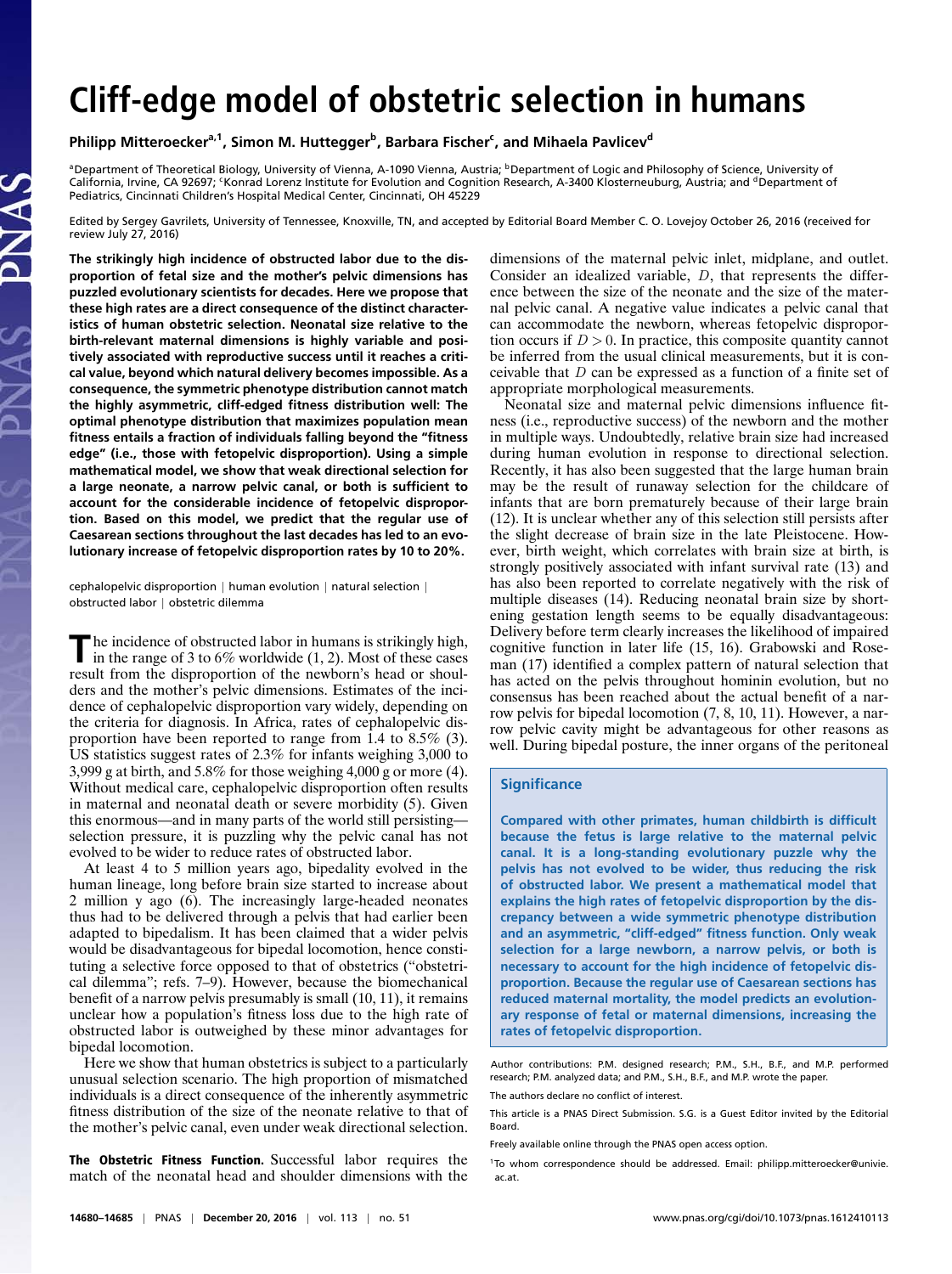cavity are vertically aligned with the rectal and urogenital orifices; the pelvic girdle thus supports the inner organs and, secondarily, also the neonate. Whereas in quadruped mammals the pelvic floor muscles are vertically oriented and mostly involved with the motion of the tail, the connective tissue and muscles of the horizontal pelvic floor in humans support the abdominopelvic organs and resist intraabdominal pressure exerted from above (18, 19). Pelvic organ prolapse as well as multiple other pelvic floor disorders and connective tissue defects, such as premature rupture of fetal membranes or cervical insufficiency, are common in human females, especially during pregnancy and after vaginal birth (20– 22), suggesting a system very sensitive to perturbations. It has been shown that a wide pelvic cavity increases the probability of disorders: The transverse diameter of the pelvic inlet is correlated with the rate of pelvic floor disorders, including prolapse (23, 24).

In terms of our model, a large neonatal brain and body as well as a narrow maternal pelvic canal both lead to a large value of D and are positively associated with individual fitness (neonatal or maternal). Opposed to that, a large neonate relative to the pelvic canal increases the risk of obstructed labor. It has been shown that Caesarean section rate and maternal morbidity is only weakly related to neonatal head circumference for normal size variation, but beyond a critical value (90th to 95th percentile) obstructed labor and morbidity increase drastically (25–28). In our model, fitness increases with D until it reaches a maximum at  $D = 0$ ; beyond this threshold, the neonate does not fit through the mother's pelvic canal anymore and fitness drops to zero (here the model refers to the situation before the safe availability of Caesarean sections). Individual female fitness, plotted as a function of D (the blue curve in Fig. 1*A*), has the form of an asymmetric "cliff edge" (29, 30): It increases continually before it drops suddenly. In the simplest version of the model, as presented in Fig. 1*A*, individual absolute fitness increases linearly with slope  $\beta_A$  on the left side of the cliff edge. For modern human variation, this linearity is supported by the medical literature cited above. However, the fitness slope may be higher for the offspring than for the mother because of an inherent discrepancy in the optimal amount of fetal provisioning that arises from the effects on future offspring (31); the slope  $\beta_A$  thus represents the average fitness increase.

The success of labor is not only influenced by  $D$  but also by numerous other factors, including flexibility of the pelvic ligaments, orientation of the neonate, and efficiency of uterine contractions (4, 5). However, as long as these factors are statistically independent of the discrepancy between neonatal and maternal dimensions, the selection gradient and evolutionary trajectory of D can be modeled independently of other factors (32, 33).

Variation of Birth-Relevant Dimensions. In contrast to the highly asymmetric fitness function, the dimensions of the head and the pelvis tend to be approximately symmetrically distributed (34–36). The difference, D, between birth-relevant neonatal and maternal dimensions can thus be considered a polygenic and symmetrically distributed trait. Importantly,  $D$  is affected both by maternal and neonatal genes, where half of the alleles affecting neonatal size are of paternal origin and therefore independent of the alleles that influence the mother's pelvis. If neonatal size and pelvic canal size vary independently, their variances sum up to that of D (*Materials and Methods*). Whereas both head size at birth and pelvic dimensions show considerable genetic variation (34, 37), gestational age at birth is heavily influenced by environmental factors (38–40). Heritability of gestation length has been estimated to be only 0.3 (41), where about two-thirds of this genetic variation are of maternal origin and one-third is of fetal origin (42). Furthermore, female pelvic remodeling extends into late adulthood (43, 44); the dimensions of the pelvic canal thus are also influenced by the mother's age. For those reasons, phenotypic variation of  $D$  is large, highly polygenic, and has a strong environmental component. Recombination between maternal and paternal alleles—in addition to the environmental effects is likely to maintain an approximately symmetric and wide trait distribution, despite the asymmetric fitness function.

A Model of Obstetric Evolution. The mean population fitness (i.e., the average number of offspring per individual in the population) is given by the integral of the product of the fitness function and the trait distribution of  $D$ . For the cliff-edged fitness function introduced above, Fig. 1*B* shows the mean population fitness for a range of mean phenotypes,  $\mu_D$ , assuming constant standard deviation (SD),  $\sigma_D$ . Such a plot is referred to as an adaptive landscape (45, 46). It has been shown that in the standard case of adaptive evolution toward a single fitness maximum the population mean of a quantitative trait approaches the fitness peak, that is, the population moves uphill on the adaptive landscape (32, 45).

In these standard models, the fitness distribution is symmetric, and the trait mean that maximizes the population mean fitness thus is equivalent to the trait value with maximal individual fitness. This differs from the evolutionary scenario with an asymmetric fitness function. The symmetric phenotype distribution cannot match the cliff-edged fitness distribution well: The population optimum is shifted toward the flatter shoulder of



**Fig. 1.** The cliff-edge model of obstetric selection. (*A*) Model I: The discrepancy, *D*, between neonatal size and maternal pelvic canal size is approximately normally distributed in a population with mean μ<sub>D</sub> and SD  $\sigma$ <sub>D</sub>. The red dashed curve shows the probability density function (pdf) of *D*. Individual female fitness, W (blue curve), increases linearly with *D* to its maximum at  $D = 0$ ; thereafter fitness drops to zero because of fetopelvic disproportion. In this example, the fitness function has a slope of β*A*<sup>σ</sup> = 0.1 units absolute fitness per SD of *D*. (*B*) The corresponding adaptive landscape: population mean fitness,  $\bar{W}$ , plotted against  $\mu_D$ , the population mean of *D*. Because of the asymmetric fitness function, the trait mean that maximizes population fitness deviates from the trait value with maximal individual fitness; in this example it is situated 1.7 SDs of *D* to the left. This optimal phenotype distribution entails a 4.5% rate of individuals with fetopelvic disproportion, that is, with *D* > 0 (the red area in *A*). This fraction neither depends on the maximum value of absolute fitness nor on the scale of *D*, only on the linear fitness increase per SD ( $\beta_{A\sigma} = \sigma_p/\delta$ ).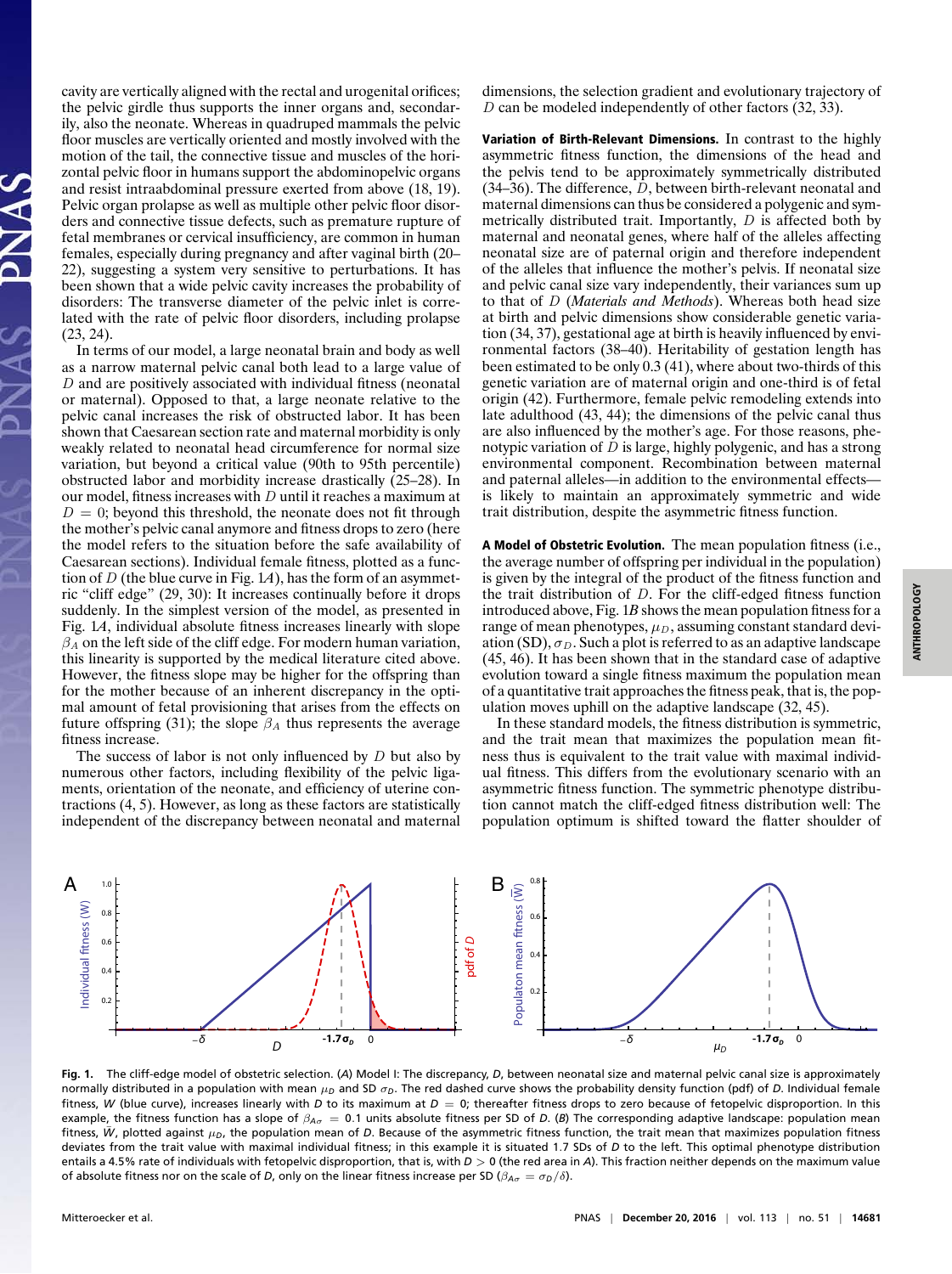the individual fitness curve  $(30, 47, 48)$ . The mean of D that maximizes population fitness thus deviates from the individual fitness maximum at  $D = 0$  (Fig. 1*B*). This also leads to the seemingly paradoxical—situation where the optimal trait distribution involves a fraction of individuals falling beyond the "fitness edge," that is, with zero fitness (the red area in Fig. 1*A*). In other words, as long as the size of the neonate relative to that of the maternal pelvic canal is positively associated with reproductive success (increasing fitness for  $D < 0$ ), the population will evolve a distribution of  $D$  that implies a constant fraction of individuals subject to fetopelvic disproportion.

The larger the slope of the fitness function on the flat shoulder, that is for  $D < 0$ , the faster will the trait distribution evolve toward the fitness edge and the closer toward the edge will the optimal population mean lie. This results in an increase of the fraction of individuals with  $D > 0$  (Fig. 24). In other words, the model predicts a higher rate of obstructed labor if the strength of selection for a large neonate, a narrow pelvis, or both is increased. The fraction of individuals with  $D > 0$  for a given selection pressure can only be reduced by reducing phenotypic variation, the dispersion of  $D$ . The wider the phenotype distribution, the larger the number of individuals affected by obstructed labor (Fig. 2*A*; see also ref. 48). In other words, for a population with a mean phenotype close to the edge, the fitness function imposes a stabilizing selection gradient on D. But in the case of obstetric evolution the variation of the composite trait D, with its complex genetic structure and strong environmental component, cannot easily be reduced by stabilizing selection on either maternal or fetal dimensions separately. However, positive correlation between fetal size and maternal pelvis dimensions can reduce the variance of D (*Materials and Methods*). Indeed, neonatal head size and maternal pelvis shape have been found to covary (36), presumably via pleiotropic genetic effects. Furthermore, size and weight of the newborn are correlated with maternal stature and pregnancy weight (39, 49, 50). This correlation is partly driven by the genes shared between the mother and the fetus (51), but the fetus also develops under the influence of the maternal environment. For example, data from in vitro fertilizations with egg donation have shown a correlation of infant birth weight and head circumference with the height of the genetically unrelated mother (52). Although this integration of neonatal and maternal dimensions may have evolved as an adaptation to the specific obstetric selection scenario, there is still independent variation: The discrepancy, D, varies considerably more than fetal and maternal dimensions separately.

The simplest version of the cliff-edge model as presented in Fig. 1 (linear fitness increase and normally distributed  $D$ ) has a single parameter only:  $\beta_{A\sigma}$ , the absolute fitness increase per SD of D (*Materials and Methods*). When  $\beta_{A\sigma}$  is divided by the population mean fitness, the resulting parameter expresses the increase of relative fitness per SD of D, which equals the wellknown standardized directional selection gradient,  $\beta_{\sigma}$  (53). This relationship allows us to infer the directional selection gradient on D for a given rate of fetopelvic disproportion. For example, a population with a 4.5% rate of disproportion at its population optimum (evolutionary steady state) implies  $\beta_{A\sigma} = 0.1$  units increase of absolute fitness per SD of D and  $\beta_{\sigma} = 0.12$  (Fig. 2*A*; see *Materials and Methods* for more details). Considering the wide range of reported incidences, disproportion rates of 2 to 6% translate into absolute fitness slopes of 0.05 to 0.13 and standardized selection gradients of 0.06 to 0.16. Studies of numerous morphological and life-history traits in animals have shown that standardized selection gradients typically are rather modest (median 0.15, mean 0.2 of absolute values) but with a long tail of larger values (54–56). According to our model, the current rates of fetopelvic disproportion thus suggest the persistence of moderate directional selection on D toward larger size of the neonate relative to that of the maternal pelvic canal. However, it is not clear from our model whether selection is acting on the neonate, on the maternal pelvic canal, or on both.

The cliff-edge fitness function in Fig. 1 can also be described as consisting of two opposing directional selection regimes: linear selection with slope  $\beta_A$  favoring larger D, and truncation selection favoring smaller D with the threshold at  $D = 0$ , where truncation selection is known to be the most efficient form of selection (57, 58). At the evolutionary steady state, that is, for the mean phenotype with maximal population fitness, these two directional selection gradients cancel. If phenotypic variance stays constant, the remaining stabilizing selection gradient leads to a constant fraction of cases with fetopelvic disproportion, which equals the tail of the phenotype distribution beyond the fitness threshold.

Selection on birth-relevant pelvic dimensions may not necessarily originate only from obstetrics. Due to the developmental and structural integration of the pelvis, other selection regimes, including thermoregulation (59–61), can have an indirect effect on the pelvic canal (17, 33, 62). The directional selection gradient on D may also comprise effects other than actual selection, such as plastic responses to environmental changes. The balance between maternal and fetal interests depends on the environment in which it is negotiated; it may be disrupted



**Fig. 2.** (A) Effect of fitness increase on the rate of individuals beyond the "fitness edge." If  $β_{Aσ}$ , the absolute fitness increase per SD of *D*, increases, the maximum population fitness decreases and the fraction of individuals beyond the fitness edge (i.e., with *D* > 0) increases. (*B*) Model II. Individual fitness, averaged over both sexes, increases linearly with *D*, until it drops to zero at  $D > 0$  for females but continues to increase for males. Assuming a sex ratio of 1/2 and a fitness increase of  $\beta_{A\sigma} =$  0.1 per SD, a mean of  $\mu^{\ast}_{\sigma} = -$  1.2 $\sigma_{D}$  maximizes the population mean fitness across both sexes, entailing a disproportion rate of 11.1%, which is more than twice as much as in model I.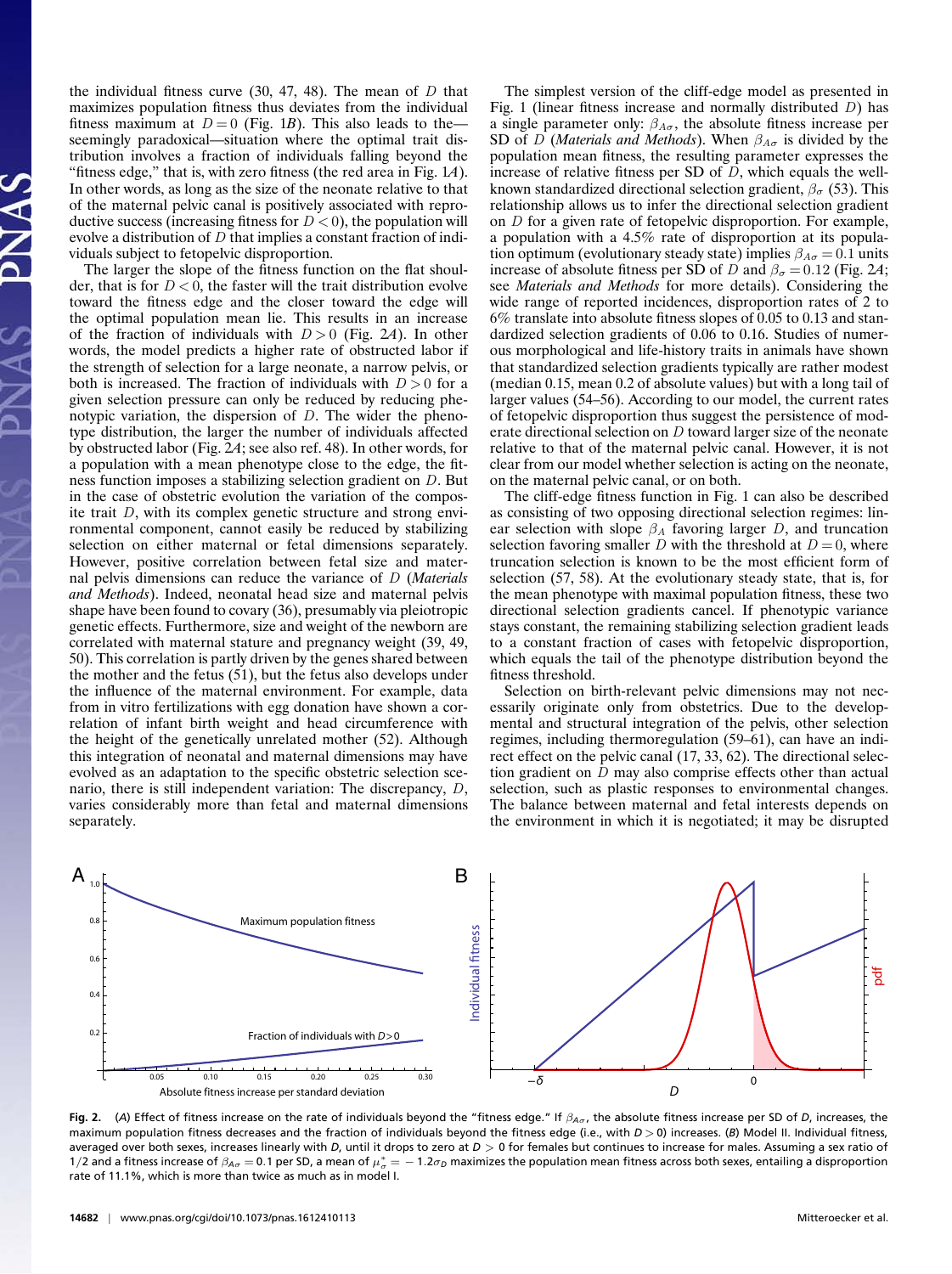

**Fig. 3.** Polynomial approximations of Eq. 3 for  $\mu^*_{\sigma}$  (A) and  $\beta_{A\sigma}$  (B) within the interval 0.02  $<\beta_{A\sigma}<$  0.3. The dots are computed by the actual formulas, and the curve is the polynomial approximation.

if the environment changes (16, 63). For example, mothers born and raised in third-world countries tend to have short stature and narrow pelvic dimensions; they experience marked risk of cephalopelvic disproportion and shoulder dystocia after migrating as adults to the United States, where a change to a high-protein diet putatively causes an increase in birth size (64). Similarly, the unequally strong investment in the fetal brain, which is maintained even under maternal starvation, protects the fetus under conditions of food scarcity. However, when nutritional conditions change substantially, as they did in the last century, this overproportional investment in the fetus may lead to a mismatch of neonatal brain size and maternal pelvic dimensions.

The presented model can be extended in various ways (see ref. 48 for a comprehensive mathematical treatment of asymmetric fitness functions). For instance, taking into account that not all cases of fetopelvic disproportion are lethal for the mother, or that she had offspring from earlier pregnancies, slightly increases the rate of affected women. More importantly, the above model (model I) describes only female phenotypes and assumes no genetic correlation between the sexes. However, because neonatal head size and pelvic morphology are controlled by genes that are expressed in both sexes, the traits are expected to coevolve in males and females (65). Both sexes may be subject to similar nonobstetric selective forces, yet obstructed labor primarily affects the mother's fitness; the father's lifetime reproductive success is much less influenced by it. We therefore extended the previous model by including both sexes (model II, with a sex ratio of 1/2). We assumed complete genetic correlation (coevolution) between the sexes, and an unconstrained fitness increase for males, whereas female fitness drops to 0 at  $D > 0$  (Fig. 2*B*). For a slope of absolute fitness  $\beta_{A\sigma} = 0.1$ , the inclusion of males pushes the optimal mean to  $\mu_D = -1.2\sigma_D$ , with 11.1% of females experiencing disproportion (note that a constant sexual dimorphism does not influence this rate). Incidences of 2 to 6% correspond to standardized directional selection gradients ranging from 0.02 to 0.07—considerably lower than those for model I. This implies that genetic correlation between the sexes severely aggravates the risk of obstructed labor for women. The biological and social factors determining fitness and genetic correlation in the sexes differ across populations; the actual selection scenarios specific to different populations thus may vary between models I and II.

Caesarean Sections. In industrialized countries, Caesarean sections have minimized maternal mortality due to obstructed labor. Although the obstetric selection pressure has been relaxed, the directional selection on D may persist and induce an evolutionary change. Theory shows that the expected evolutionary

change of a mean phenotype resulting from directional selection equals the product of the additive genetic variance (the heritable part of phenotypic variation) and the directional selection gradient (32, 45). Heritabilities of most pelvic dimensions have been reported to range from 0.5 to 0.8; the heritability of biischial breadth (the only birth-relevant dimension reported) is 0.56 (34). A twin study reported a heritability of 0.73 for intracranial volume at gestational week 40 (37), but this estimate does not take into account the plasticity of gestational length. The heritability of intracranial volume at the time of birth may thus be considerably lower (39). As a conservative estimate, let us assume a 3% incidence of fetopelvic disproportion before the availability of Caesarean sections and a heritability of 0.5 for D. This implies a standardized selection gradient of  $\beta_{\sigma} = 0.080$  for model I and of  $\beta_{\sigma} = 0.037$  for model II. The predicted average change of D after the emergence of Caesarean sections is 0.040 and 0.018 SDs per generation for the two models, respectively. For the time range that Caesarean sections have been regularly and safely conducted in industrialized countries (since the 1950s and 1960s, i.e., roughly two generations), our model predicts a 20% increase of the incidence of fetopelvic disproportion for model I and a 9% increase for model II. Note that these are predictions about the actual disproportion rate, not Caesarean section rate, which has increased much more rapidly for other reasons; the obstetric literature typically considers the actual disproportion rate constant.

### Conclusion

In an attempt to model the evolutionary dynamics underlying the obstetric dilemma, we identified three distinct characteristics of human obstetric selection that jointly produce the high rates of obstructed labor. First, the size of the neonate relative to the birth-relevant dimensions of the maternal pelvis has a highly asymmetric, cliff-edged fitness distribution. Second, the genetic structure of this trait is particularly complex. It involves maternal and paternal genes distributed across two generations and is superimposed by a strong environmental component. This causes a wide and approximately symmetric variation of the discrepancy between fetal and maternal dimensions. Third, obstetric selection affects only the female half of the population, but female and male dimensions are genetically correlated and subject to similar nonobstetric selection. The tight fit of the neonate through the maternal birth canal thus is aggravated by the influence of the genes selected in males.

We demonstrated that due to these three properties weak directional selection favoring large neonates relative to the maternal pelvic dimensions is sufficient to account for the high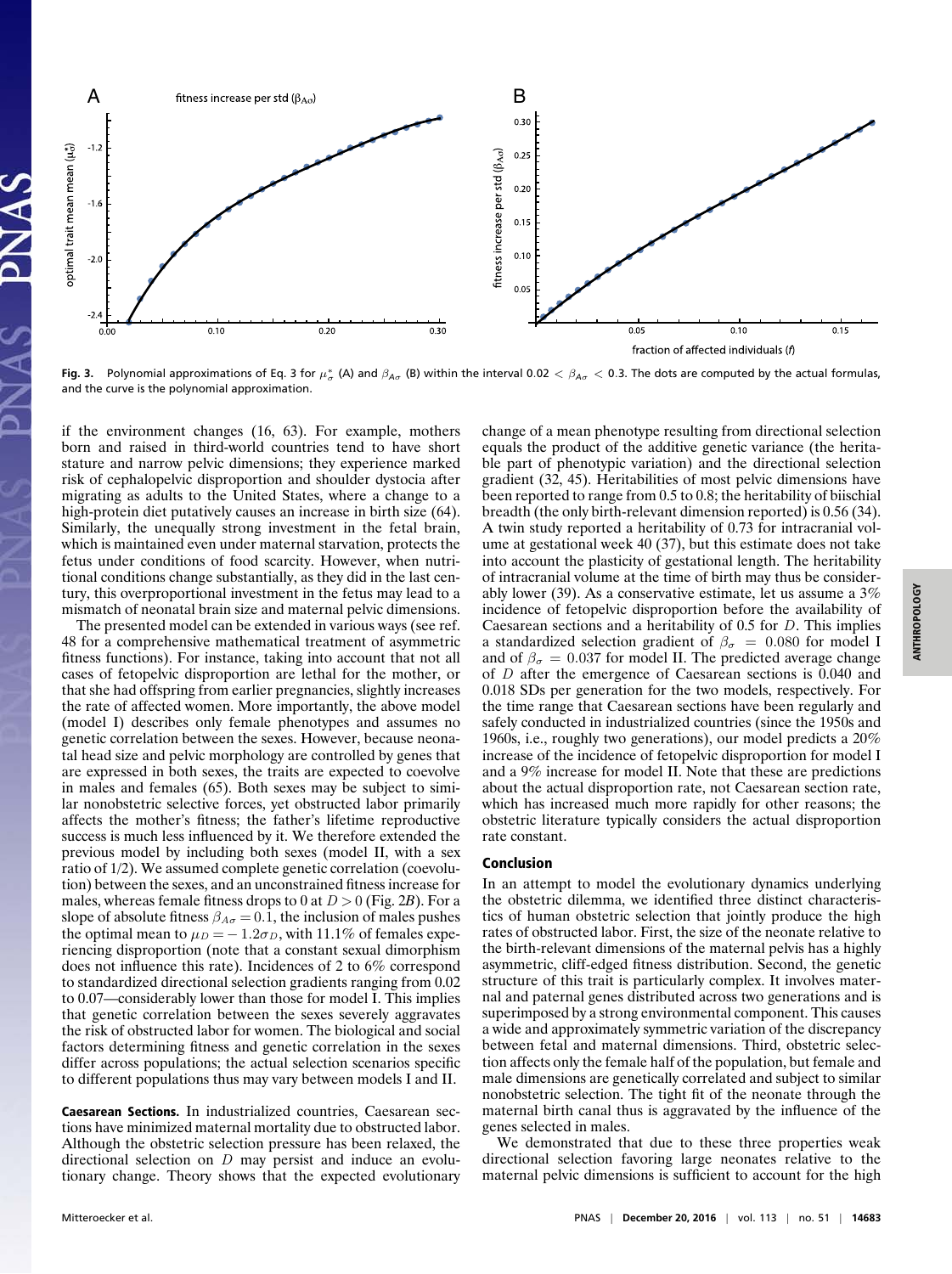incidence of fetopelvic disproportion in human populations. Our model does not specify the origin of these selective forces, but we found evidence in the medical literature for a reproductive advantage of both large neonates and women with a narrow pelvis, independent of putative biomechanical advantages. We predict that this weak directional selection has led to a 10 to 20% increase in the rate of fetopelvic disproportion since the regular use of Caesarean sections.

### Materials and Methods

The Cliff-Edge Model. Let *z* denote a phenotypic trait, such as *D* introduced earlier, with a population distribution *P*(*z*), and write *W*(*z*) for the absolute fitness of an individual, with a population mean of  $\bar{W} = \int W(z)P(z)dz$ . The relative fitness, *w*, of an individual with phenotype *z* is  $w(z) = W(z)/\bar{W}$ . For model I, let the cliff-edged function of absolute individual fitness be  $W(z) = \beta_A(z + \delta)$  if  $-\delta \le z \le 0$  and 0 otherwise, where  $\delta$  is the interval of *z* in which absolute fitness increases with slope β*<sup>A</sup>* (Fig. 1*A*). The linearity can be considered a local approximation to a nonlinear function; the arguments in this paper also extend to a wider class of functions (30, 47, 48). The range from  $-\delta$  to 0 likewise is no restriction of generality, because any variable *z* may be translated to fit this requirement. As a further idealization, let the phenotypic distribution within a population be  $P(z) = P(z, \mu_z, \sigma_z) \sim$  $N(\mu_z, \sigma_z)$ . Again, our arguments do not strictly require a normal distribution of trait values, only an approximately symmetric distribution with finite variance. Our model further assumes constant variance over time; the only evolving parameter is the population mean of the trait, µ*z*. The population mean fitness is then given by  $\bar{W} = \int_{-\delta}^0 \beta_A(z+\delta) \, P(z) dz$ , and the adaptive landscape is the curve of  $\bar{W}$  over  $\mu$ *z* (Fig. 1*B*). In the standard models of adaptive evolution, the population mean moves uphill on the adaptive landscape until the maximum population fitness has been reached (32, 45, 46). Assuming constant  $\sigma_{\mathsf{z}}$ , we thus seek the value  $\mu^*_{\mathsf{z}}$  for which  $\bar{W}$  is a maximum:

$$
\mu_z^* = \arg \max_{\mu_z} \int_{-\delta}^0 \beta_A(z + \delta) P(z, \mu_z, \sigma_z) dz.
$$
 [1]

Because of the cliff-edged individual fitness function,  $\mu^*_\mathsf{z}$  will be less than but close to—the individual fitness maximum at  $z = 0$  whenever  $\sigma_z > 0$  (48). As long as  $\beta_A > 0$ , the population maximum always involves a fraction of individuals beyond the fitness edge (i.e., individuals with zero fitness). This fraction is given by

$$
f = \int_0^\infty P(z, \mu_z^*, \sigma_z) dz.
$$
 [2]

The three model parameters have a single degree of freedom only; we can thus reduce them to one new compound parameter,  $\beta_{A\sigma}$ . The fraction *f* is independent of population size and the total number of offspring (the areas under the probability density function and fitness curve in Fig. 1*A*). Thus, without loss of generality, we set the maximum individual fitness at *z* = 0 to 1, so that  $\beta_A = 1/\delta$ , and express  $\delta$  in terms of SDs,  $\delta/\sigma_z$ . Then the model has a single parameter only: absolute fitness increase per SD,  $\beta_{A\sigma} =$ σ*z*/δ. Because β*A*<sup>σ</sup> is unit-free, the fraction *f* is independent of the scale of *z*. Eqs. **1** and **2** can be expressed in terms of this new model parameter:

$$
\mu_{\sigma}^{*} = \arg \max_{\mu_{\sigma}} \int_{-1/\beta_{A\sigma}}^{0} \beta_{A\sigma}(z + 1/\beta_{A\sigma}) P(z, \mu_{\sigma}, 1) dz,
$$
 [3]  

$$
f = \int_{0}^{\infty} P(z, \mu_{\sigma}^{*}, 1) dz,
$$

where  $\mu_{\sigma}^* = \mu_{\mathsf{z}}^*/\sigma_{\mathsf{z}}$  is the optimal trait mean expressed in units of SDs.

For model I, with the fitness slope set to  $\beta_{A\sigma} = 0.1$ , the maximal mean population fitness of  $\bar{W}$  = 0.78 was achieved by a mean trait value of  $\mu^*_{\sigma} = -1.7\sigma_z$ , with  $f$  = 0.045. This was computed by numerical integration in Mathematica 10.0 (Wolfram Research, Inc.).

In Fig. 2A, the maximal population fitness  $\bar{W}$  and the ratio *f* were computed for standardized fitness slopes, β*A*<sup>σ</sup> , ranging from 0 to 0.3 based on Eq. **3**. The resulting plot is equivalent to a plot with fixed SD, σ*z*, and varying absolute fitness slope, β*A*, as well as to a plot with varying σ*<sup>z</sup>* and fixed β*A*, using Eqs. **1** and **2**.

Model II in Fig. 2*B* was based on the fitness function  $W(z) = \beta_A(z + \delta)$ if −δ ≤ *z* ≤ 0 and *W*(*z*) = β*A*(*z* + δ)/2 if *z* > 0, reflecting that fitness still increases for the male half of the population with slope β*<sup>A</sup>* beyond *D* > 0, whereas the female half has zero fitness. Obviously, the male fitness increase for positive values of *D* can be linear only in the near vicinity of  $D = 0$ because, among other reasons, of the altered sex ratio. However, this limitation does not affect our calculations because the estimated trait means are clearly negative.

Phenotypic Variation. Write *N* for an idealized measure representing neonatal size and *C* for the mother's pelvic canal size. The variance of the difference *D* = *N* − *C* can be expressed in terms of the variances and the covariance of *N* and *C*:

$$
Var(D) = Var(N) + Var(C) - 2Cov(N, C).
$$

This well-known theorem implies that if *N* and *C* were uncorrelated, their variances would add up to the variance of *D*. Any positive association between them would reduce variation in *D*, which in turn would reduce the fraction *f* (Fig. 1*B*).

Evolutionary Prediction. Under the idealized assumption of no genotype– environment interactions, the phenotypes can be decomposed into an additive genetic component and an independent environmental component. In the absence of environmental changes between generations and changes due to recombination or mutation, the mean phenotypic change,  $\Delta \mu_z$ , from one generation to the next can be modeled as the product of the additive genetic variance, *G*, and the directional selection gradient, β (32, 45):

$$
\triangle\mu_{\mathbf{Z}}=\mathbf{G}\boldsymbol{\beta}.
$$

The directional selection gradient is the slope of relative fitness on the trait,

$$
\beta = \frac{\partial w(z)}{\partial z} = \bar{W}^{-1} \frac{\partial W(z)}{\partial z} = \frac{\beta_A}{\bar{W}}.
$$

The standardized directional selection gradient (53),  $\beta_{\sigma}$ , is expressed in terms of SDs and equals the standardized slope of absolute fitness divided by the population mean fitness:  $\beta_{\sigma} = \beta_{A\sigma}/\bar{W}$ .

We assumed a heritability of 0.5 for *D*, that is, the genetic variance of *D* equals half the phenotypic variance. Thus, when expressing *D* in units of SD, *G* = 0.5. We further assumed a conservative estimate of 3% incidence of fetopelvic disproportion before the use of Caesarean sections. Choosing  $f = 0.03$  in Eq. 3 gives  $\beta_{A\sigma} = 0.070$  and an optimal population trait mean  $\mu^*_{\sigma} = -1.88 \sigma_D$  for model I.

Caesarean sections remove the fitness threshold so that fitness can be assumed to increase linearly even for small positive values of *D*. The mean fitness,  $\bar{W}^*$ , of the population right after the emergence of Caesarean sections, that is, still centered at  $\mu^*_\mathsf{z}$ , but with relaxed fitness threshold, is thus given by

$$
\bar{W}^* = \int_{-\delta}^{\infty} \beta_A (z + \delta) P(z, \mu_z^*, \sigma_z) dz
$$
  
= 
$$
\int_{-1/\beta_{A\sigma}}^{\infty} \beta_{A\sigma} (z + 1/\beta_{A\sigma}) P(z, \mu_{\sigma}^*, 1) dz
$$
  

$$
\approx 1 + \mu_{\sigma}^* \beta_{A\sigma} = 0.868 \text{ for } \beta_{A\sigma} < 0.3.
$$
 [4]

The standardized directional selection gradient is then  $\beta_{\sigma} = \beta_{A\sigma}/\bar{W}^* =$ 0.081, and the predicted evolutionary change per generation is  $\Delta \mu_{\sigma} =$  $G\beta_{\sigma} = 0.040\sigma_{D}$ . Because the population mean of *D* was estimated to be  $\mu^*_\sigma\!=\!-1.88\sigma_D$ , a response to selection over two generations shifts the mean to −1.80 $σ<sub>D</sub>$ , which in turn is associated with a predicted disproportion rate of  $f = 0.036$ —a 20% increase of incidence.

For model II, an incidence of 3% translates into  $\beta_{A\sigma} = 0.035$  and  $\mu^*_\sigma\!=\!-1.88\sigma_D$ . Given a heritability of 0.5, the corresponding  $\beta_\sigma\!=\!0.037$ after Caesarean sections shifts the mean to −1.84 $\sigma$ <sub>D</sub> after two generations, which gives  $f = 0.0326$ —a 9% increase of incidence.

In both models, higher initial rates of disproportion lead to higher increases due to Caesarean sections; the presented figures thus are conservative estimates. In any case, because of the idealizations and approximations in the model and the uncertainty of the published incidences, our predictions are merely meant to represent orders of magnitudes. Prediction of long-term evolution is even more difficult because changes in variational properties and selective forces are hard to foresee. Medical treatment may relax some of the selective forces, whereas fetal development and maternal metabolism may constrain the response to selection (10, 16).

Polynomial Approximations. The dependences of the optimal trait mean,  $\mu^*_{\sigma}$ , and the fraction,  $f$ , on the absolute fitness increase,  $\beta_{\sf A\sigma}$ , are given by Eq. **3**, expressed in terms of SDs of *z*. These relationships cannot be expressed in closed form, but we found that for  $0.02 < \beta_{A\sigma} < 0.3$  they can be approximated very well by the following polynomials (Fig. 3):

$$
\mu_{\sigma}^{*} \approx -2.76 + 18.53 \beta_{A\sigma} - 109.49 \beta_{A\sigma}^{2} + 360.3 \beta_{A\sigma}^{3} - 452.2 \beta_{A\sigma}^{4}
$$